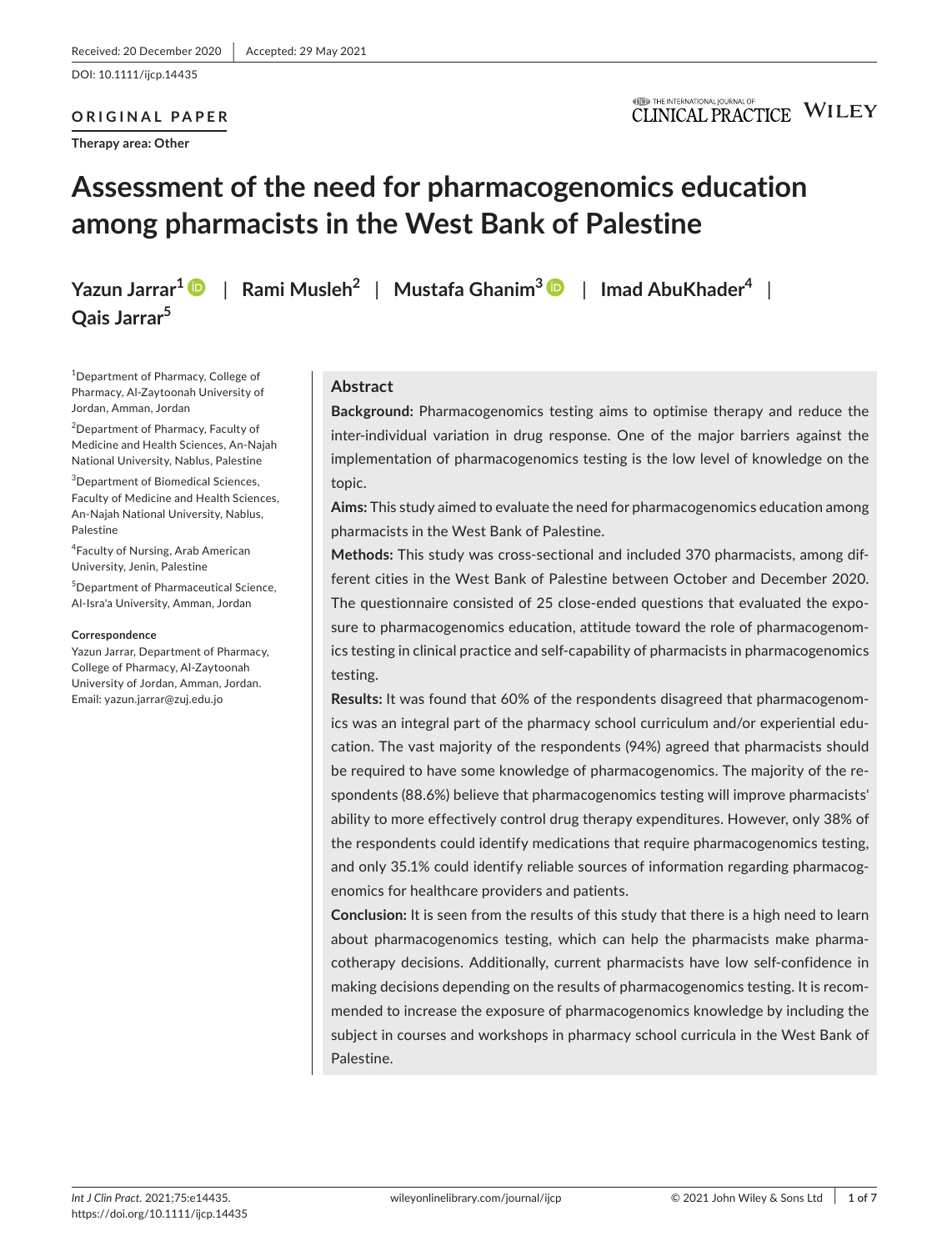# **2 of 7 WILEY CLINICAL PRACTICE SERVER ALLOWSE ALLOWSE ALLOWSED A SARRAR ET ALLOWSED BY CLINICAL PRACTICE SERVER ALLOWSED AT A LARRAR ET ALLOWSED AT A LARRAR ET ALLOWSED AT A LARRAR ET ALLOWSED AT A LARRAR ET ALLOWSED AT A**

# **1** | **INTRODUCTION**

There is a wide inter-individual variation in drug responses among patients with different diseases in the West Bank of Palestine.<sup>1</sup> The prevalence of drug toxicity and side effects is also high in the region, $2$ and these issues can be reduced through pharmacogenomics testing.<sup>3</sup> The Clinical Pharmacogenomics Implementation Consortium supported by the Pharmacogenomics Knowledge Base developed guidelines for health providers to make pharmacotherapy decisions based on pharmacogenomics testing.<sup>4</sup>

Pharmacogenomics concerns the effect of human genetic variants on drug responses.<sup>5</sup> Pharmacogenomics testing aims to personalise therapy through prescribing the appropriate drug in optimal dosages to the patient.<sup>5</sup> This testing is found in the labelling of more than 270 drugs, including cardiovascular, antidepressant and chemotherapeutic agents.<sup>6</sup>

Pharmacists play a major role in personalised therapy.<sup>7</sup> The Accreditation Council for Pharmacy Education recommends adding pharmacogenomics as an educational course in the syllabus of pharmacy schools.<sup>8</sup> Many studies have reported that pharmacists have a positive attitude toward pharmacogenomics and its importance in pharmaceutical practice. $9,10$  However a lack of pharmacogenomics education exists in many locations, including Middle Eastern countries.<sup>11</sup>

We previously found that pharmacy students were open to pharmacogenomics testing in the West Bank.<sup>11</sup> However, their knowledge about types of drugs that require such testing is poor due to the absence of pharmacogenomics courses in most pharmacy colleges in the West Bank. $11$  As in most Middle Eastern countries, pharmaceutical education and practice follow the systems found in Europe and the USA. However, pharmacogenomics testing is still not practiced in the West Bank.

Although several studies reported the need of pharmacists for pharmacogenomics testing in clinical practice, little is known about pharmacists' opinions regarding the subject and their role in the decisions of pharmacotherapy depending on testing in the West Bank of Palestine. Therefore, we aimed to find out the attitude toward pharmacogenomics testing and the need for pharmacogenomics education among pharmacists from different regions in the West Bank.

#### **2** | **METHODS**

## **2.1** | **Study design and survey questionnaire**

This study used a cross-sectional method and was conducted among pharmacists who were randomly selected from eight cities in the West Bank of Palestine. The target population included inpatient, outpatient, industry, marketing and administrative pharmacists. The questionnaire was distributed to the pharmacists via e-mail that included a web link to the questionnaire page in a Google Form [\(https://docs.google.com/forms/d/1o24ffMB3op36MTG2Gru](https://docs.google.com/forms/d/1o24ffMB3op36MTG2GrurKFPe9cTDvJi96txJLWMpLNk/edit) [rKFPe9cTDvJi96txJLWMpLNk/edit](https://docs.google.com/forms/d/1o24ffMB3op36MTG2GrurKFPe9cTDvJi96txJLWMpLNk/edit)).

#### **What's known**

- Pharmacogenomics testing aims to personalise medicine.
- No study has evaluated the need for pharmacogenomics testing in the pharmaceutical profession in the West Bank of Palestine.

#### **What's new**

- There is a high need for exposure to pharmacogenomics education among pharmacists in the West Bank of Palestine.
- The self-capacity to make pharmacotherapy decisions, depending on the results of pharmacogenomics testing, is low among pharmacists.

This study was conducted between October and December 2020. Informed consent was obtained from each participant before completing the questionnaire. The questionnaire used in this study was developed by McCullough et al<sup>12</sup> and was used in other studies to determine the need of pharmacists to obtain pharmacogenomics education in clinical practice.<sup>13</sup> An introductory section described the purpose and objectives of this research. The survey consisted of 25 close-ended questions, divided into demographic information of the responders, exposure to pharmacogenomics education, attitude toward the role of pharmacogenomics testing in clinical practice and self-capability of pharmacists in pharmacogenomics testing.

Responses, other than demographic data, were based on a 3-point Likert scale: disagree, neutral and agree. The questionnaire was administered in English, since this is the language of pharmacy education in the West Bank of Palestine.<sup>14</sup> Before the questionnaire was sent to pharmacists, it was reviewed by experts in pharmacogenomics and pharmacy education in the West Bank. The protocol was approved by the American University Institutional Review Board in Jenin (Supporting Information Figure S1). The Cronbach alpha of the questions was 0.8, which indicated consistency in the questionnaire.

The sample size was calculated according to the Daniel formula.<sup>15</sup> The significance level was set at  $= .05$ . The expected prevalence in the sample with a characteristic of interest was .5. The total number of pharmacists in the West Bank was more than 10 000, and we estimated that a sample size of 310 would represent the pharmacists in the West Bank. We recruited a sample size of 372 pharmacists to increase the statistical robustness of our study. Two out of 372 were later excluded due to missing information in the demographic data.

#### **2.2** | **Statistical analysis**

Categorical variables are expressed as frequencies and percentages. Descriptive analysis was undertaken using chi-square  $(\chi^2)$ tests. Statistical analyses were carried out using the Statistical Package for the Social Sciences (SPSS) v25 (IBM, Armonk, NY, USA).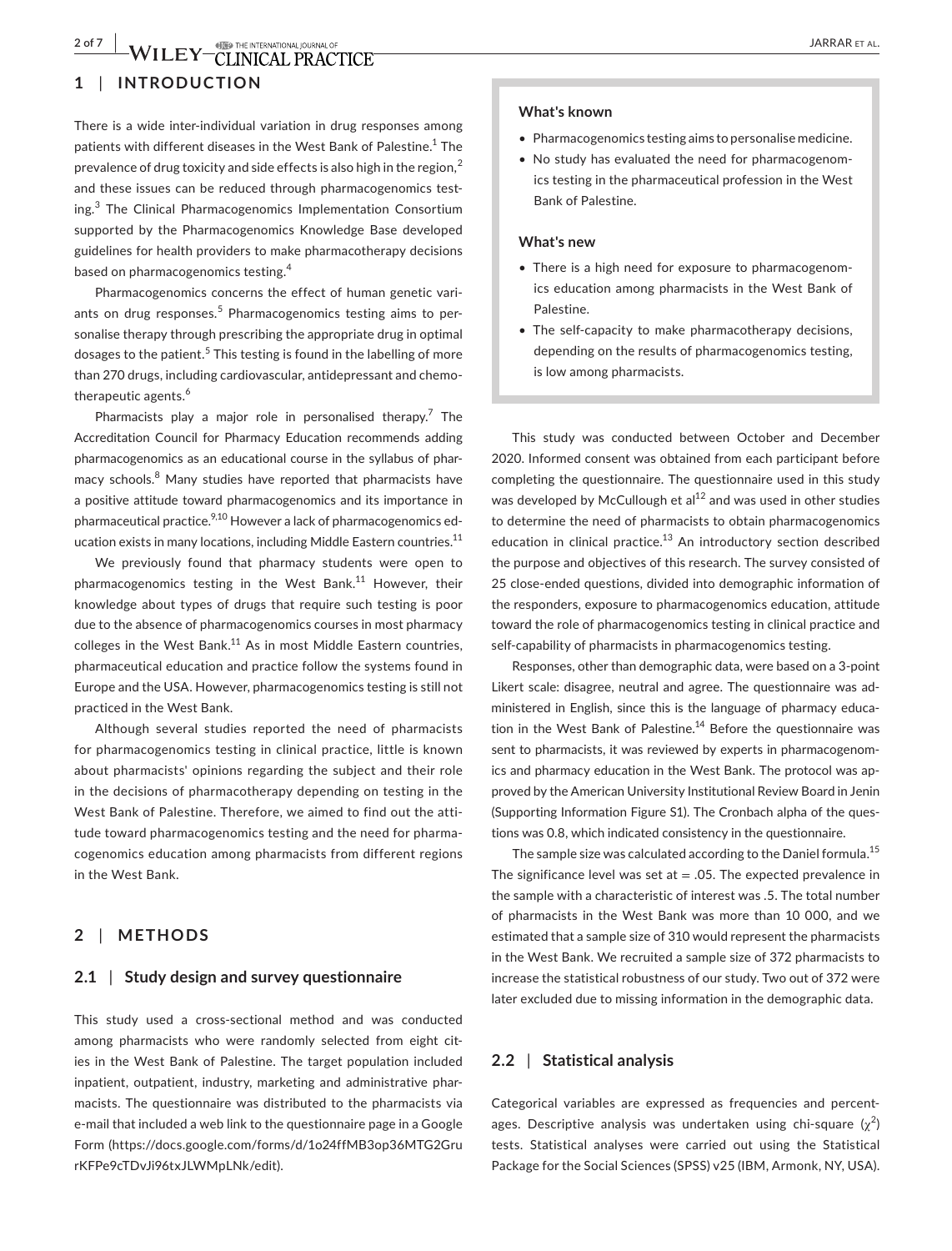# **3** | **RESULTS**

#### **3.1** | **Demographic data**

Most of the respondents were between 21–30 (38%) and 31–40 (33.5%) years old. Only 0.5% of the respondent pharmacists were older than 60. The majority of the pharmacists were married (62.1%). Two hundred and forty-two (65.5%) of the respondents were females and 128 (34.5%) were males. The respondents' level of pharmaceutical education was as follows: 75.3% had a bachelor's degree, 19.3% had a master's degree, and 5.7% had a doctoral degree.

The majority (62%) of the respondents lived in Palestine, and only 3% lived in refugee camps. Approximately 70% worked five to six days per week and 62.2% worked six to eight hours per day. Regarding the type of pharmaceutical work of the respondents, most (75%) worked in community/outpatient pharmacies, while 6.8% worked in hospital/inpatient pharmacies, 7% were academics in colleges and universities, 6.5% did administrative work, 3.5% worked in pharmaceutical industries, and 5.6% worked in pharmaceutical marketing. Twenty-eight percent of the responders had experience in pharmaceutical careers from 1 to 5 years, 24% had 6 to 10 years, while 13.9% had 11 to 15 years of experience. The majority (70.4%) graduated from universities located in the West Bank, while 17.9% had graduated in Jordan, and 2.7% of the respondent pharmacists had graduated from Israeli schools. The demographic data of these pharmacists are illustrated in Table 1.

### 3.1.1 | Exposure to pharmacogenomics education

Figure 1 shows the exposure to pharmacogenomics education. Eighty-eight percent of the responders agreed that pharmacogenomics should be a focal point in the pharmacy school curriculum and experiential education (Figure 1A). In addition, around 60% disagreed that pharmacogenomics was an integral part of the pharmacy school curriculum and/or experiential education (Figure 1B).

We found an association between the location of graduation and the exposure to pharmacogenomics education, as shown in Figure 2. Pharmacists who graduated in Jordan responded that pharmacogenomics was an integral part of the pharmacy school curriculum. This frequency of response was significantly higher (*P*-value  $<$  .05,  $\gamma^2$ test) than the frequency of response by pharmacists who graduated from universities located in the West Bank.

# **3.2** | **Attitude toward the role of pharmacogenomics testing in clinical practice for pharmacists**

Regarding their attitude toward pharmacogenomics testing, 43.2% agreed, while 26.9% disagreed that pharmacogenomics testing was relevant to their current work. The vast majority of the respondents (94%) agreed that pharmacists should be required to have some knowledge of pharmacogenomics. Additionally, 56% agreed that

 **|** JARRAR et al. **3 of 7**

## **TABLE 1** Demographic information of the respondent pharmacists ( $N = 370$ )

|                                    | Frequency<br>N(%) |
|------------------------------------|-------------------|
| Age                                |                   |
| 21 to 30                           | 141 (38)          |
| 31 to 40                           | 125 (33.7)        |
| 41 to 50                           | 79 (21.5)         |
| 51 to 60                           | 23(6.3)           |
| Older than 60                      | 2(0.5)            |
| Social status                      |                   |
| Single                             | 115 (31.1)        |
| Married                            | 231 (62.1)        |
| <b>Divorce</b>                     | 16 (4.4)          |
| Widow                              | 8(2.2)            |
| <b>Educational level</b>           |                   |
| <b>Bachelor</b>                    | 279 (75.3)        |
| Master                             | 71 (19.3)         |
| Doctorate                          | 20(5.4)           |
| Sex                                |                   |
| Male                               | 128 (34.5)        |
| Female                             | 242 (65.5)        |
| Governorate                        |                   |
| Ramallah                           | 103 (27.7)        |
| <b>Nablus</b>                      | 83 (22.8)         |
| Jenin                              | 38 (10.2)         |
| Tol-Karem                          | 28 (7.5)          |
| Hebron                             | 32(8.6)           |
| Jerusalem                          | 33 (8.9)          |
| <b>Tobas</b>                       | 3(0.8)            |
| Jerico                             | 6(1.6)            |
| Salfit                             | 7(1.9)            |
| Qalqelia                           | 11(3)             |
| <b>Bait Lahem</b>                  | 12 (3.2)          |
| Israel                             | 14(3.8)           |
| Current residency                  |                   |
| City                               | 229 (62)          |
| Village                            | 130 (35)          |
| Refugee Campus                     | 11(3)             |
| How many hours do you work daily   |                   |
| Less than 6                        | 45 (12.2)         |
| $6$ to $8$                         | 230 (62.2)        |
| 8 to 12                            | 71 (19)           |
| More than 12                       | 24 (6.5)          |
| How many days do you work per week |                   |
| $1$ to $2$                         | 24(6.5)           |
| $3$ to $4$                         | 61(16.6)          |
|                                    |                   |

(Continues)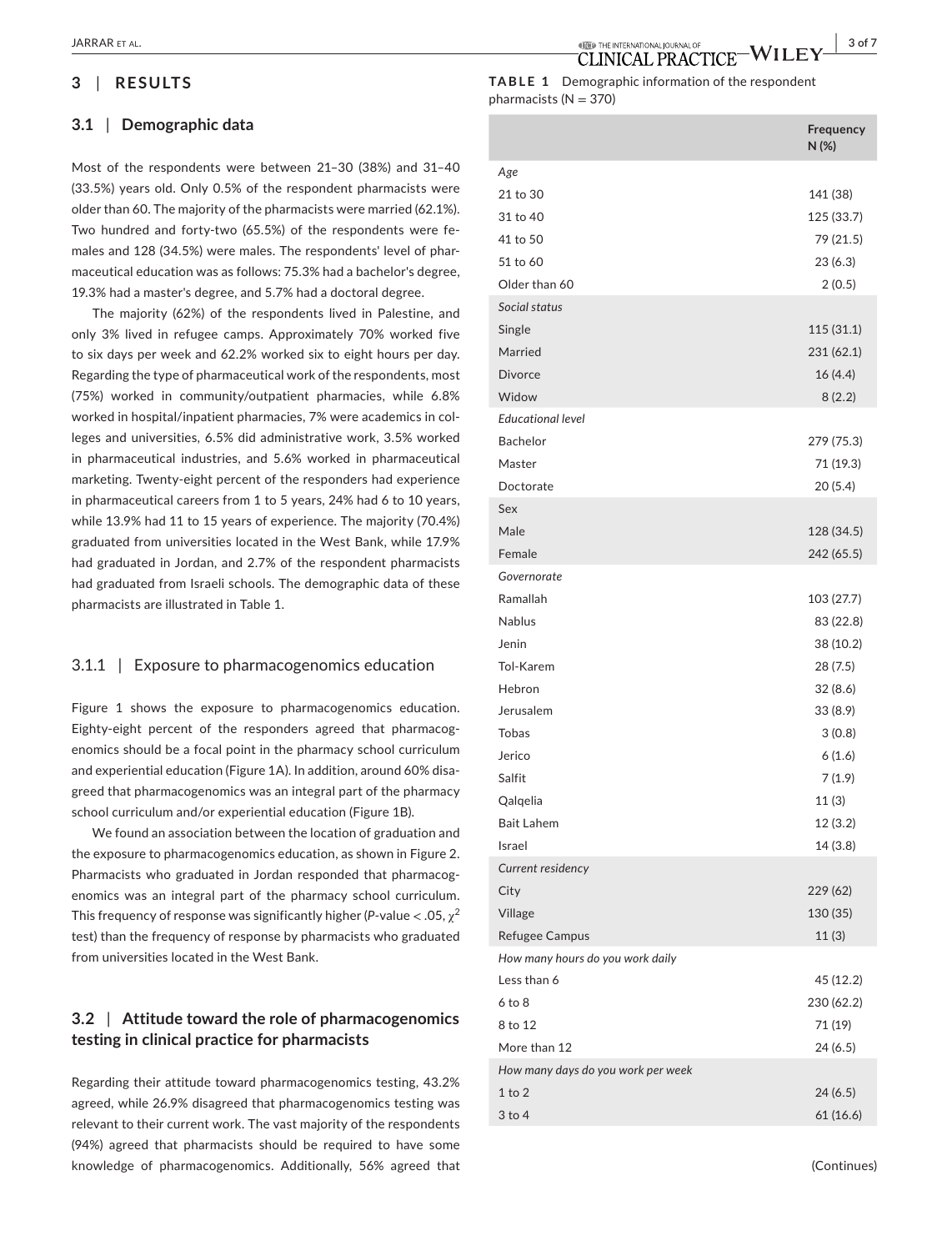#### **TABLE 1** (Continued)

|                                            | Frequency<br>N(%) |
|--------------------------------------------|-------------------|
| $5$ to 6                                   | 258 (69.6)        |
| 7                                          | 27(7.3)           |
| Type of pharmaceutical work                |                   |
| Hospital pharmacy/inpatient                | 25(6.8)           |
| Community pharmacy/outpatient              | 262 (70.7)        |
| Academic                                   | 26(7.1)           |
| Administration                             | 24(6.5)           |
| Industry                                   | 13(3.5)           |
| Marketing                                  | 20 (5.4)          |
| Primary experience                         |                   |
| Less than 1                                | 45 (12.2)         |
| $1$ to $5$                                 | 104 (28)          |
| 6 to 10                                    | 90 (24.2)         |
| 11 to 15                                   | 51 (13.9)         |
| 16 to 20                                   | 40 (10.9)         |
| More than 20                               | 40 (10.9)         |
| Location of university where you graduated |                   |
| Palestine                                  | 261 (70.4)        |
| Jordan                                     | 66 (17.9)         |
| Israel                                     | 10(2.7)           |
| Others                                     | 33(9)             |

*Note:* "N" indicates the frequency and "%" indicates the percentage.

pharmacists should recommend pharmacogenomics testing within their clinical practice and should ask pharmacists for recommendations on the appropriate use of pharmacogenomics testing. A total of 77% agreed that healthcare providers should ask pharmacists for recommendations regarding therapy changes for previously performed pharmacogenomics testing. Lastly, a majority of the responders (88.6%) believed that pharmacogenomics testing would improve the pharmacist's ability to more effectively control drug therapy expenditures. Table 2 shows the attitude of pharmacists toward their role in pharmacogenomics testing.

The results of this study showed that most (88%) of the pharmacists in the West Bank should be able to provide information on the appropriate use of pharmacogenomics testing. In addition, most of the responders (86.4%) believed that pharmacists should be able to provide recommendations for therapy changes for previously performed pharmacogenomics testing (Table 2).

# **3.3** | **Self-capability of pharmacists in pharmacogenomics testing**

Generally, most pharmacists think they are incapable of prescribing and making decisions for pharmacotherapy according to the results of pharmacogenomics testing. The results in Table 3 show

that only 38% of the respondents could identify medications that require pharmacogenomics testing. Only 35.1% of the responders could identify reliable sources of information regarding pharmacogenomics for healthcare providers and patients. Additionally, 48.1% could not determine the available pharmacogenomics tests within their health system, and 47% could not accurately apply the results of these tests to drug therapy selection, dosages, or monitoring.

### **4** | **DISCUSSION**

Pharmacogenomics testing aims to personalise the therapy, although it still faces some barriers against its implementation in clinical practice.<sup>16</sup> Pharmacists in the West Bank play a major role in personalised therapy.<sup>17</sup> However, pharmacogenomics testing has still not been implemented in the West Bank of Palestine. One major barrier against the implementation of pharmacogenomics testing in clinical practice is the low level of pharmacogenomics knowledge and education.<sup>18</sup> To the best of our knowledge, this is the first survey in the West Bank to evaluate the need of pharmacists to have pharmacogenomics knowledge. This study shows that pharmacists think that pharmacogenomics testing plays a role in the pharmaceutical profession through the selection of appropriate drugs for the patients. Additionally, most of the pharmacists responded that they needed to learn more about pharmacogenomics. Indeed, the pharmacogenomic course is absent in the curriculum of pharmacy in the major universities in the West Bank. Accordingly, this study recommends adding pharmacogenomics as an educational course in the curriculum of the undergraduate programs of pharmacy schools in the West Bank.

The percentage of females was higher than males among the responding pharmacists in this study. This finding is in line with our previous study, in that females constituted a higher number of pharmacy students.<sup>11</sup> This might indicate that pharmacy is studied and practiced more in the West Bank by females than males. The percentage of pharmacists older than 60 was 0.5%, which might not reflect the actual percentage of pharmacists older than 60 in the West Bank. However, since this questionnaire was distributed through emails and online websites, we expect that older pharmacists use the internet less commonly than their younger counterparts, which can explain, at least partly, the low percentage of response among those over age 60.

One limitation of this study that most of the respondents were working in community/outpatient pharmacies, while a lower number of clinical/inpatient pharmacists were included in this study. This might be due to the fact that the Pharm. D program is new in pharmacy schools in the West Bank, and hence the number of graduated pharm. D pharmacists is much lower than pharmacists prepared to work in community pharmacies, industry and marketing. However, we cannot ignore the role of community pharmacists in advising on drug prescriptions. Many drugs, which have pharmacogenomics testing in their labels such as warfarin and clopidogrel, are purchased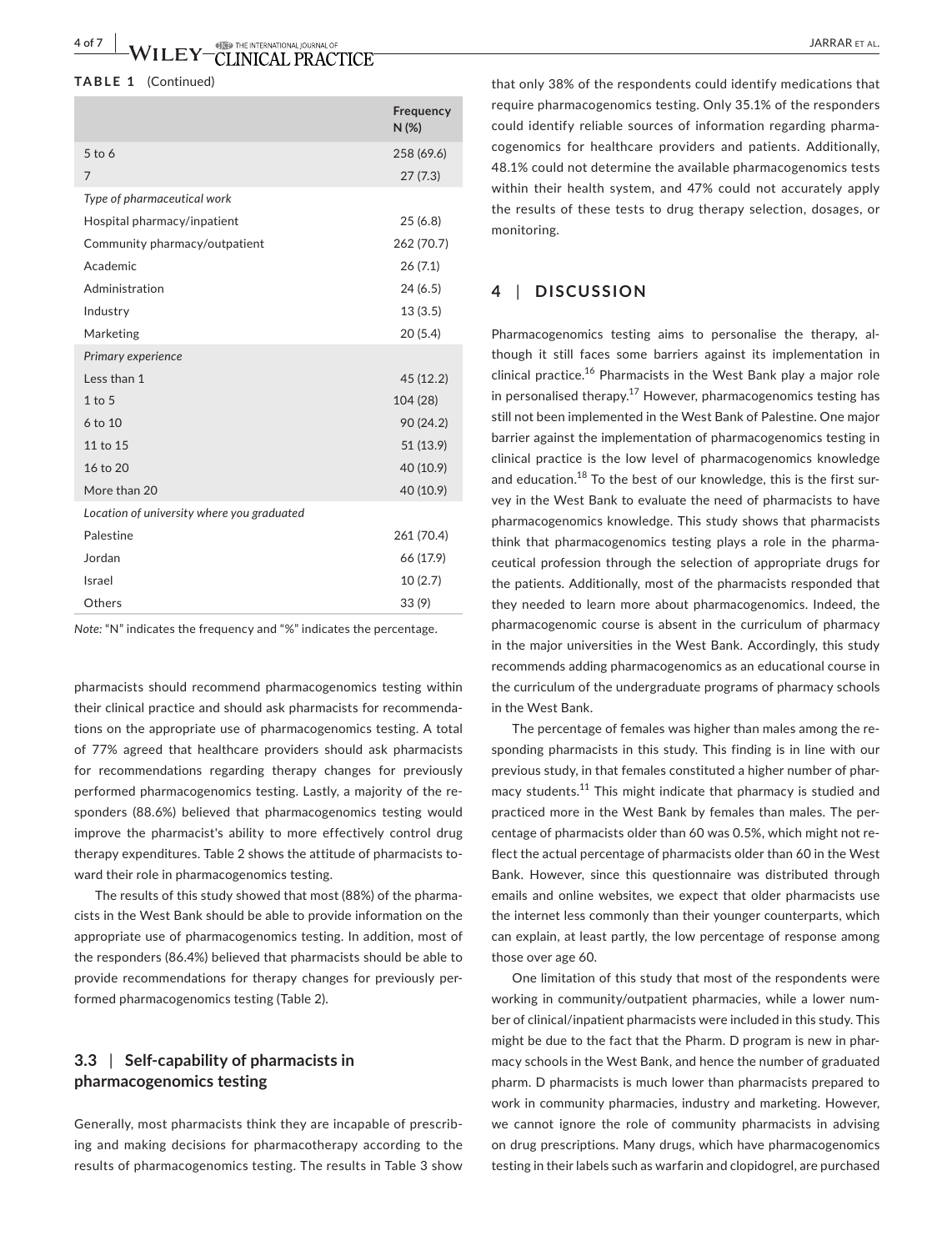

**FIGURE 1** A and B, Exposure to pharmacogenomics education



**Location of the pharmacy school**

**FIGURE 2** Responses to "Pharmacogenomics was an integral part of the pharmacy school curriculum and/or experiential education" in relation to the location of pharmacy school from which responders graduated. The asterisk (\*) indicates statistical significance (*P*-value < .05,  $\chi^2$  test)

from community pharmacies and pharmacists who advise patients and healthcare providers about the proper dosages and even alternative therapy to patients with a high risk of drugs toxicity.<sup>19</sup>

Additionally, an inter-individual variation in drug response is observed among patients attending community pharmacies.<sup>20</sup> Therefore, community pharmacists should be aware of factors affecting the drug's efficacy, such as genetic variants. In this study, the pharmacists were aware of the importance of pharmacogenomics testing in pharmacotherapy and their major role in pharmacogenomics testing. Indeed, they had low self-confidence regarding prescribing and interpreting results of pharmacogenomics testing, and hence choosing the appropriate therapy, depending on the genome of the patients. In Canada, it was found that only 7.7% of pharmacists felt comfortable advising patients based on pharmacogenomics test results.<sup>21</sup> Another study conducted in the USA indicated that that community pharmacists rated themselves as not confident about

their knowledge of pharmacogenomics testing.<sup>12</sup> This attitude is due mainly to the low-level of exposure to pharmacogenomics. This low self-confidence may be a barrier to the application of pharmaceutical care, as suggested previously by Albsoul-Younes et al.<sup>22</sup> We found previously that current pharmacy students, in the West Bank have a low level of knowledge regarding drugs and clinical cases where pharmacogenomics testing can be applied.<sup>11</sup> Therefore, exposure to pharmacogenomics education should be included in the curricula of undergraduate pharmacy schools.

Pharmacogenomics testing can explain the variation in drug response and toxicity.<sup>20,23-25</sup> Many studies, conducted in different countries, show that healthcare providers believe that pharmacogenomics testing is helpful in clinical practice.<sup>10,13,26,27</sup> However, there are some barriers against the implementation of pharmacogenomics testing in clinical practice, including the high cost of genetic tests, limited knowledge regarding pharmacogenomics testing,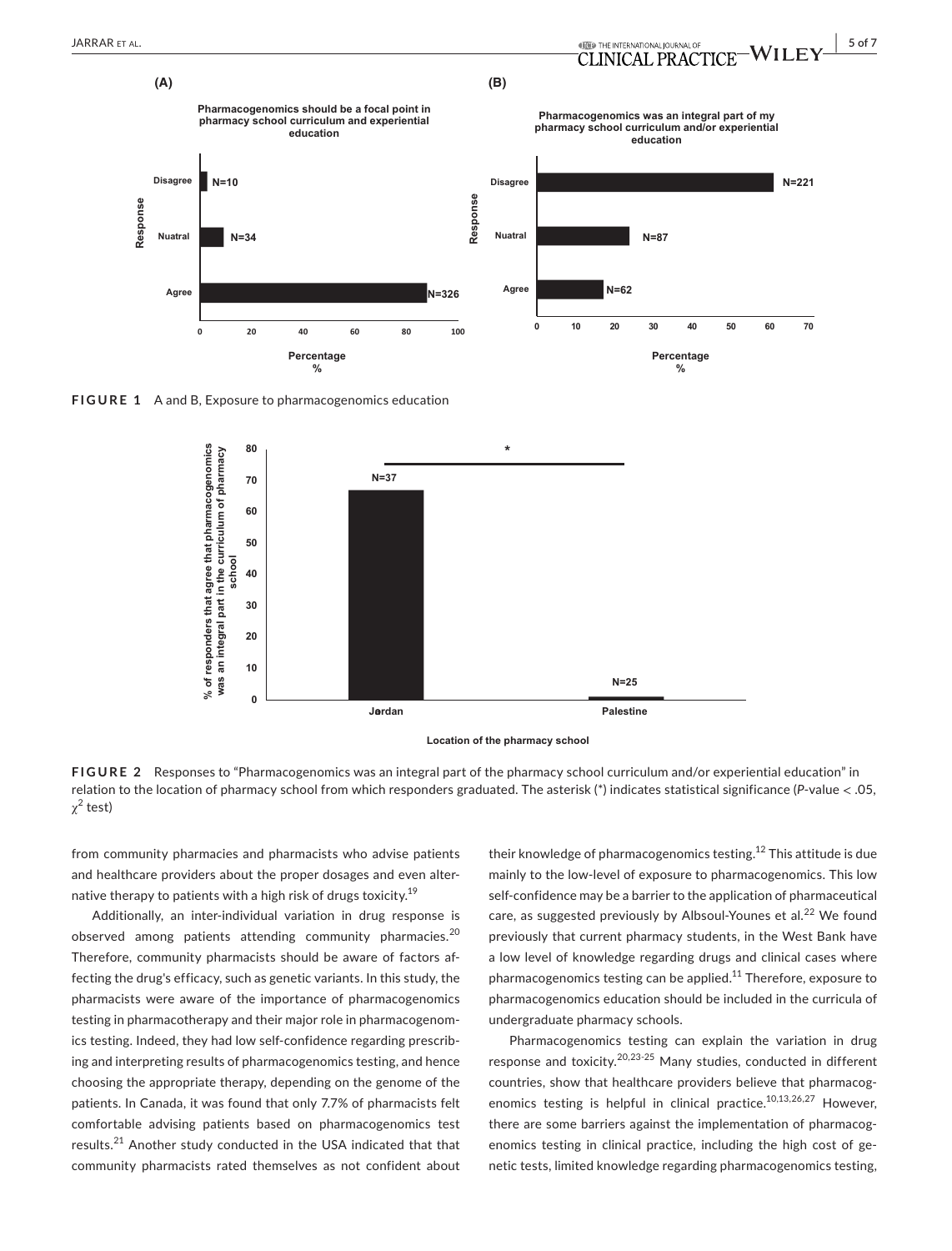|                                                                                                                                                   | Response N (%) |                |                 |
|---------------------------------------------------------------------------------------------------------------------------------------------------|----------------|----------------|-----------------|
| <b>Statements</b>                                                                                                                                 | Agree          | <b>Natural</b> | <b>Disagree</b> |
| Pharmacogenomics is relevant to my current work                                                                                                   | 160 (43.2)     | 110 (29.9)     | 100 (26.9)      |
| Pharmacists should be required to have some<br>knowledge of pharmacogenomics                                                                      | 348 (94)       | 13(3.5)        | 9(2.5)          |
| Pharmacists should recommend pharmacogenomics<br>testing within their clinical practice                                                           | 207 (56)       | 115 (31)       | 48 (13)         |
| Healthcare providers should ask pharmacists<br>for recommendations on appropriate use of<br>pharmacogenomics testing                              | 267(72)        | 73 (19.8)      | 30(8.2)         |
| Healthcare providers should ask pharmacists for<br>recommendations regarding therapy changes for<br>previously performed pharmacogenomics testing | 287 (77.5)     | 59 (16)        | 24(6.5)         |
| Pharmacogenomics will improve our ability to more<br>effectively control drug therapy expenditures                                                | 328 (88.6)     | 29(7.9)        | 13(3.5)         |
| I should be able to provide information on<br>appropriate use of pharmacogenomics testing                                                         | 326 (88)       | 26(7.1)        | 18 (4.9)        |
| I should be able to provide recommendations<br>for therapy changes for previously performed<br>pharmacogenomics testing                           | 320 (86.4)     | 34(9.2)        | 16(4.4)         |

**TABLE 2** Attitude of pharmacists in the West Bank of Palestine toward pharmacogenomics testing  $(N = 370)$ 

*Note:* "N" indicates the frequency and "%" indicates the percentage.

|                                                                                                                       | Response N (%) |                |                 |  |
|-----------------------------------------------------------------------------------------------------------------------|----------------|----------------|-----------------|--|
| <b>Statements</b>                                                                                                     | Agree          | <b>Neutral</b> | <b>Disagree</b> |  |
| I can identify medications that require<br>pharmacogenomics testing                                                   | 141 (38)       | 123 (33.2)     | 106 (28.8)      |  |
| I can identify reliable sources of information<br>regarding pharmacogenomics for healthcare<br>providers and patients | 130(35.1)      | 128 (34.5)     | 112 (30.4)      |  |
| I can readily determine the available<br>pharmacogenomics tests within our health system                              | 77 (20.9)      | 115(31)        | 178 (48.1)      |  |
| I can accurately apply the results of a<br>pharmacogenomics test to drug therapy selection,<br>dosing, or monitoring  | 97(26.1)       | 100 (26.9)     | 173 (47)        |  |

**TABLE 3** Self-capability of pharmacists in pharmacogenomics testing  $(N = 370)$ 

*Note:* "N" indicates the frequency and "%" indicates the percentage.

exclusion of pharmacogenomics tests from the medical insurance, and low level of clinical evidence.<sup>28</sup> To prepare the pharmacists in the West Bank for personalised therapy, we need to overcome all of these barriers and apply pharmacogenomics testing and hence move toward personalised therapy.<sup>11</sup>

We attempted to determine if the demography of patients affects the exposure to pharmacogenomics education. We found that exposure to pharmacogenomics education was significantly higher among pharmacists who graduated from universities located in Jordan than pharmacists who graduated from West Bank universities. However, we did not find any correlation between the awareness of pharmacogenomics testing and the demographic data of the responders. This result is in line with what was found previously, ie, that pharmacy students in Jordan have a higher level of knowledge toward pharmacogenomics testing than pharmacy students in the West Bank.<sup>11</sup> This

might be due to the fact that some universities in Jordan have started to include pharmacogenomics courses in the bachelor's and master's degree programs. Additionally, the Association of Pharmacists in Jordan conducted some workshops in personalised medicine, including pharmacogenomics testing, in 2019.

# **5** | **CONCLUSION**

We investigated the need for pharmacogenomics education among pharmacists in the West Bank of Palestine and found that exposure to pharmacogenomics education is low, although pharmacists realise the importance of pharmacogenomics testing in optimising therapy. We recommend adding pharmacogenomics courses to the curriculum of pharmacy school and offering workshops and